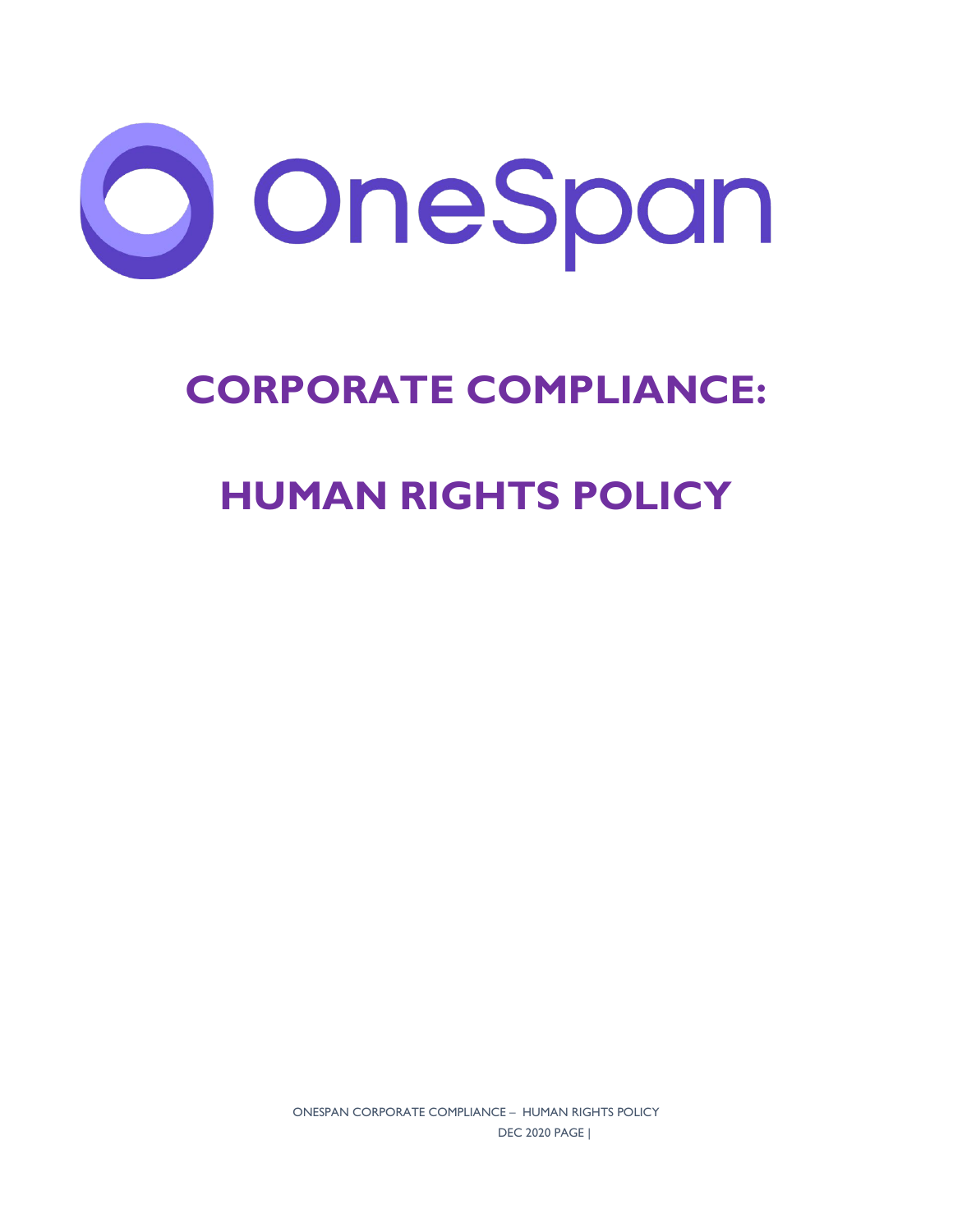| <b>Document Information</b> |                                                     |                     |  |  |
|-----------------------------|-----------------------------------------------------|---------------------|--|--|
| Title                       | <b>Environmental Policy</b>                         | Version: 1          |  |  |
| Owner                       | Chief Compliance Officer                            |                     |  |  |
| Purpose                     | To describe OneSpan's commitment to Human Rights in |                     |  |  |
| <b>Status</b>               | Approved                                            | Last reviewed:      |  |  |
| Approved                    | <b>Chief Compliance Officer</b>                     | Date: December 2020 |  |  |
| by                          |                                                     |                     |  |  |
| Copyright                   | © 2020 OneSpan, Inc. All rights reserved.           |                     |  |  |
| Usage                       | This document is publicly available                 |                     |  |  |

| Version | Date     | Author       | <b>Description</b> |
|---------|----------|--------------|--------------------|
| 0.1     | Dec 2020 | MJ Capodanno | Draft Policy       |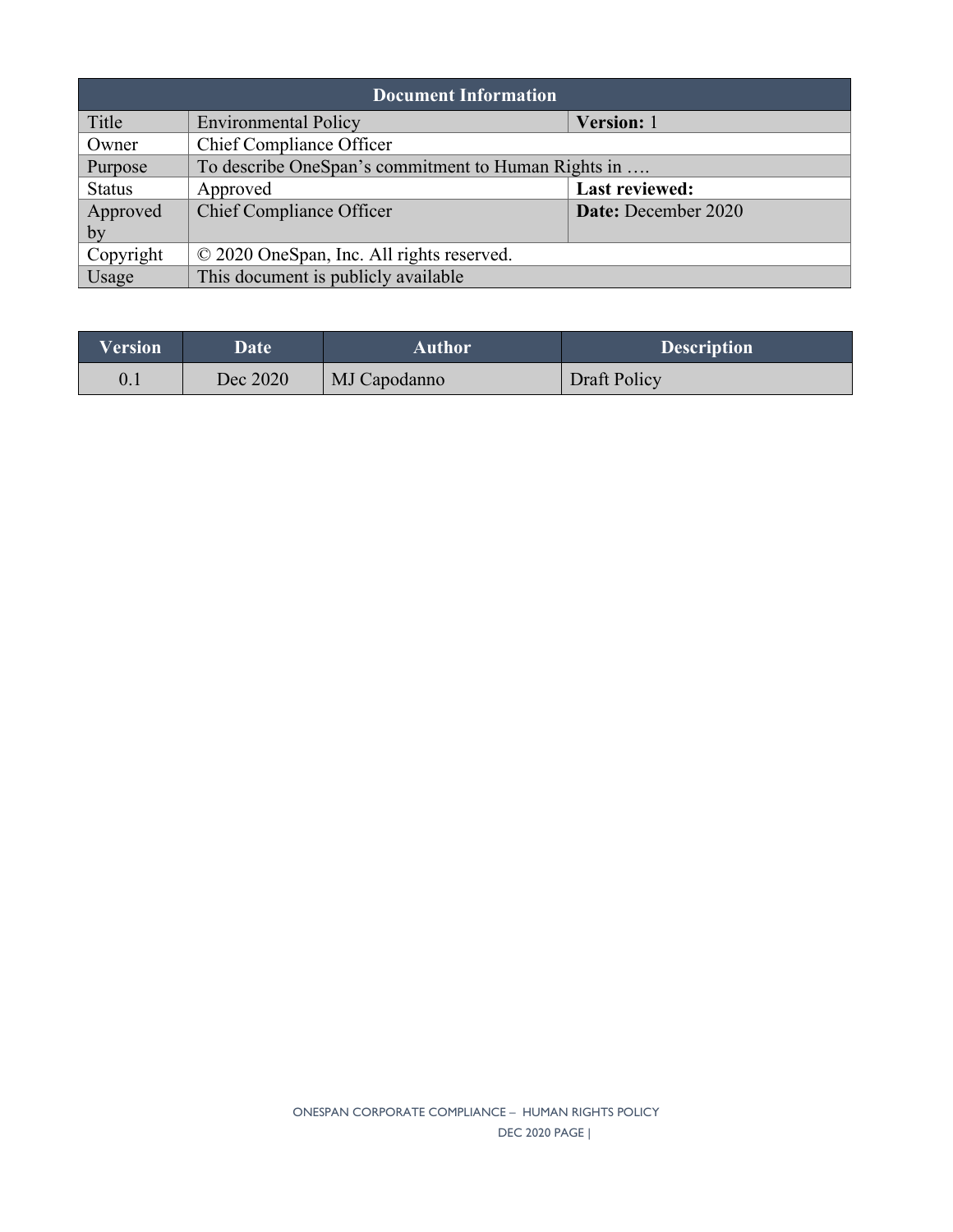### ONESPAN CORPORATE COMPLIANCE - GLOBAL HUMAN RIGHTS POLICY

### **1. INTRODUCTION**

Human rights are basic rights, freedoms and treatment standards recognized by most governments, individual and businesses globally as belonging to all humans by virtue of being human. OneSpan is committed to upholding and respecting the human rights of all people and complying with all legal requirements thereto. Through our product and service offerings OneSpan secures our customers global digital journey from first engagement through the transaction lifecycle with our suite of verified identity, intelligent fraud detection and secure account opening products and services. Securing financial transactions and customer identities as well as preventing financial fraud protects and promotes economic opportunity and development for all persons.

This policy confirms OneSpan's long-standing commitment to uphold and respect human rights for all people and reflects essential standards for business conduct and human rights, risk mitigation and the promotion of fundamental human rights. This policy is informed by the [Universal Declaration of Human Rights,](https://www.un.org/en/universal-declaration-human-rights/) Eight Core [Labour Conventions](https://libguides.ilo.org/c.php?g=657806&p=4649148) developed by the International Labour Organization ("ILO"), and the UN Guiding Principles [on Business and Human Rights](https://www.ohchr.org/documents/publications/guidingprinciplesbusinesshr_en.pdf) (the Guiding Principles) and the [OECH Guidelines for Multinational Enterprises.](https://www.oecd.org/corporate/mne/)

## **2. SCOPE OF POLICY**

This policy applies to all OneSpan employees, contractors, consultants and officers working for or with OneSpan Inc. and its affiliated entities (hereinafter collectively referred to as "OneSpan").

## **3. POLICY OVERVIEW**

The recognition and respect of human rights is of paramount importance and OneSpan commits to support and promote human rights. We recognize our responsibility to respect human rights and avoid complicity in human rights abuses, as addressed in the resources listed in the Introduction. Additionally, consistent with our commitment to respect ILO core labour standards, among other standards, we respect freedom of association and collective bargaining. We support the elimination of all forms of forced or compulsory labour, the effective abolition of child labour and the elimination of discrimination in respect of employment and occupation.

Our code of conduct as well as various other policies referenced in this Policy supports our commitment to respect human rights, including setting out:

- Our expectations on diversity and inclusion, equal opportunity and freedom from abuse or harassment in the workplace. We want to create and maintain a workplace that is free of harassment, intimidation, inhumane treatment, and discrimination based on race, colour, national origin, religion, gender, age, sexual orientation, gender identity, marital status, disability, or any other characteristic protected by applicable laws.
- We have zero tolerance for retaliation, which includes threats, intimidation, exclusion, humiliation and raising issues maliciously or in bad faith.
- We want to work with business partners who share our commitments to safety, ethics and compliance and we clearly communicate our expectations of suppliers and business partners, agreeing to contractual obligations where appropriate.

In furtherance of this principle, OneSpan commits to continually:

Adopt and maintain business policies and practices that endorse human rights.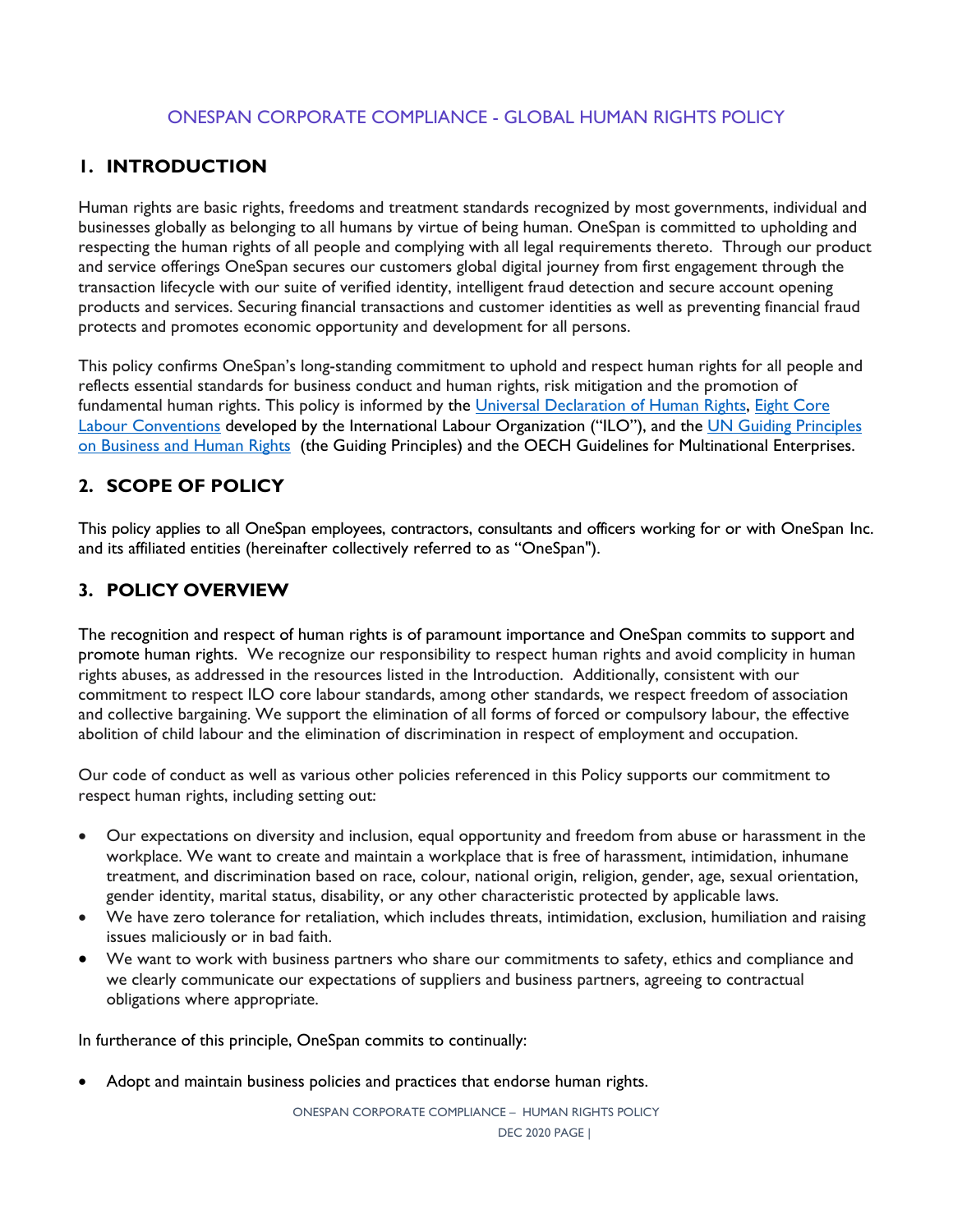- Enact corporate practices and policies that protect personal data privacy and security of our customers.
- Comply with applicable laws and company policies.
- Work with our suppliers and consultants to extend and uphold these values through the adoption of our **[Supplier Code of Conduct Policy](https://www.onespan.com/sites/default/files/2020-11/Supplier-Code-of-Conduct-Policy-rev-2.pdf)**
- Seek to make contractual agreements with our suppliers that require them to respect internationally recognized human rights in their work, consistent with the commitments in this policy, as appropriate to the nature of their work for OneSpan.
- Conduct training for employees to support Human Rights.

### **4. OUR BUSINESS PARTNERS**

Our Supplier Code of Conduct describes our expectations for our suppliers to reinforce and support our commitment to respect human rights. We want to work with business partners that share our commitments to human rights, safety and ethics and compliance and we seek to collaborate, to encourage them to act in a manner consistent with the principles underlying the commitments set out in this policy. We also request that our suppliers communicate those expectations to their employees, suppliers and business partners who may provide goods or services to us. We will take appropriate measures where they do not meet those expectations or obligations.

## **5. POLICY COMPLIANCE**

Compliance with this policy is verified through various methods, reports from available business tools, audits, selfassessments and/or surveys and feedback. Implementation of this policy and resolution of any non-compliance with be managed by OneSpan's Chief Compliance Officer or their designee. The principles set forth in this policy are an integral part of other related policies, including but not limited to, the OneSpan Code of Conduct, the Supplier Code of Conduct, our Global Data Privacy Policy, Global Anti-Harassment and Anti-Discrimination Policy and Diversity, Equality and Inclusion Policy.

#### **6. COMPLAINT PROCEDURE**

OneSpan has established the following procedure for lodging a complaint of a violation of human rights, harassment, discrimination, or retaliation. OneSpan, will treat all aspects of the procedure confidentially to the extent reasonably possible.

- 1. Complaints should be as detailed as possible, including the names of all individuals involved and any witnesses.
- 2. Complaints should be submitted either to the direct manager or supervisor, unless the complaint is against the direct manager or supervisor, or the appropriate HR manager as soon as possible after an incident has occurred. The Chief Human Resources Officer ("CHRO"), or HR manager may assist the complainant in completing a written statement or, in the event an employee refuses to provide information in writing, the HR manager will dictate the verbal complaint. Additionally, any manager or supervisor who observes harassing conduct must promptly report the conduct to the applicable HR manager.
- 3. Upon receiving a complaint or being advised by a supervisor or manager that violation of this policy may be occurring, the CHRO will notify senior management and review the complaint with OneSpan's General Counsel.
- 4. The CHRO and/or HR manager will initiate an investigation to determine whether there is a reasonable basis for believing that the alleged violation of this policy occurred.